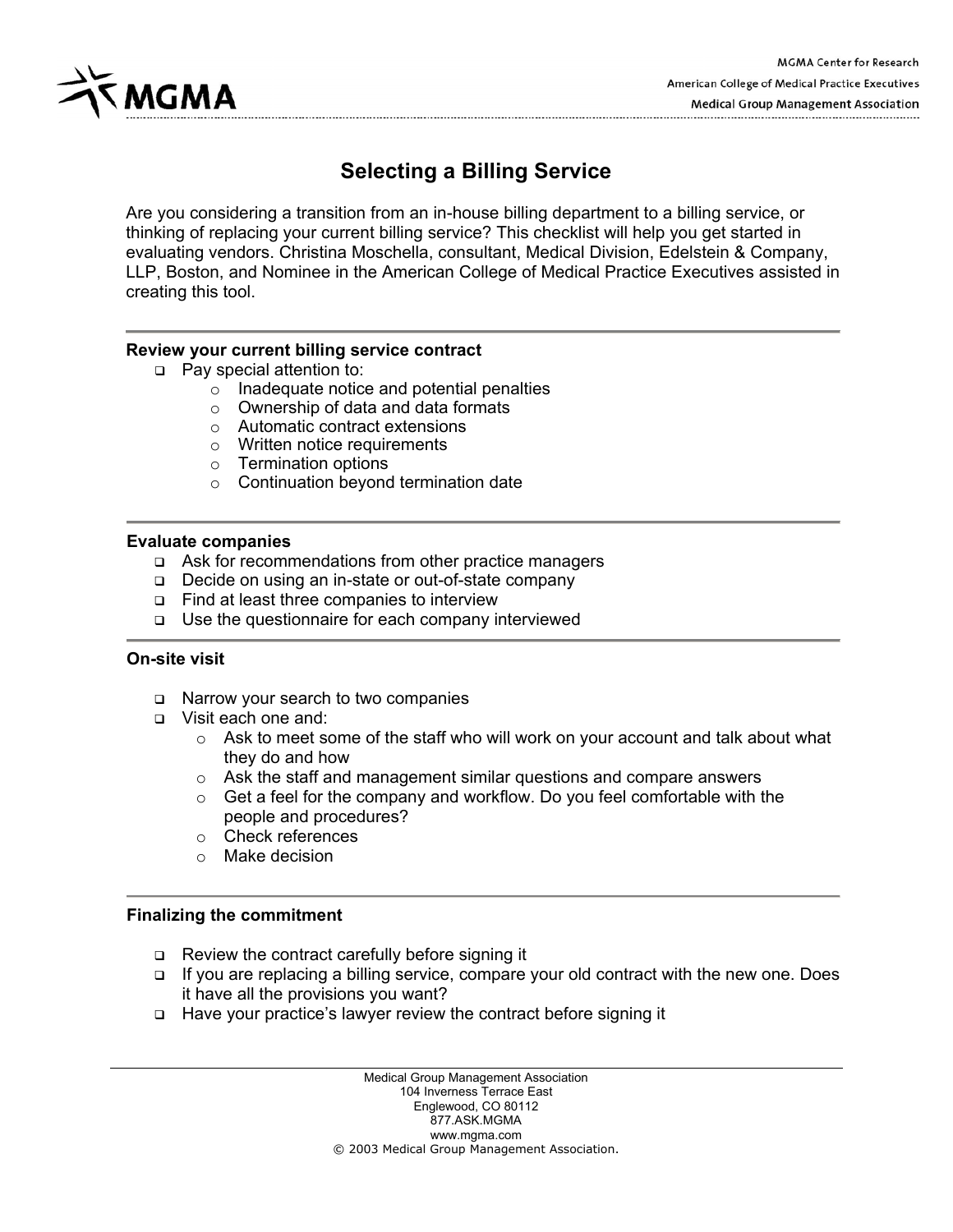

| <b>General questions</b>                                                                                                               |
|----------------------------------------------------------------------------------------------------------------------------------------|
| Company Name<br>Date                                                                                                                   |
| How many years have you been in business?<br>Years                                                                                     |
| Have you been in business under any other name?<br>O Yes O No                                                                          |
| If yes, what name?<br>Business name                                                                                                    |
| Do you have a compliance plan in place?<br>O Yes O No                                                                                  |
| Do you have the necessary Health Insurance Portability and Accountability Act regulations in<br>place?<br>$\bigcirc$ Yes $\bigcirc$ No |
| Has your company ever been investigated in a fraud or abuse case?<br>O Yes O No                                                        |
| If yes, what was the outcome?                                                                                                          |
| Have you provided billing services for a practice that has been investigated in a fraud or abuse<br>case?<br>O Yes O No                |
| If yes, what was the outcome?                                                                                                          |
| What is your in-house audit system?                                                                                                    |
| Modical Croup Managament Accoriation                                                                                                   |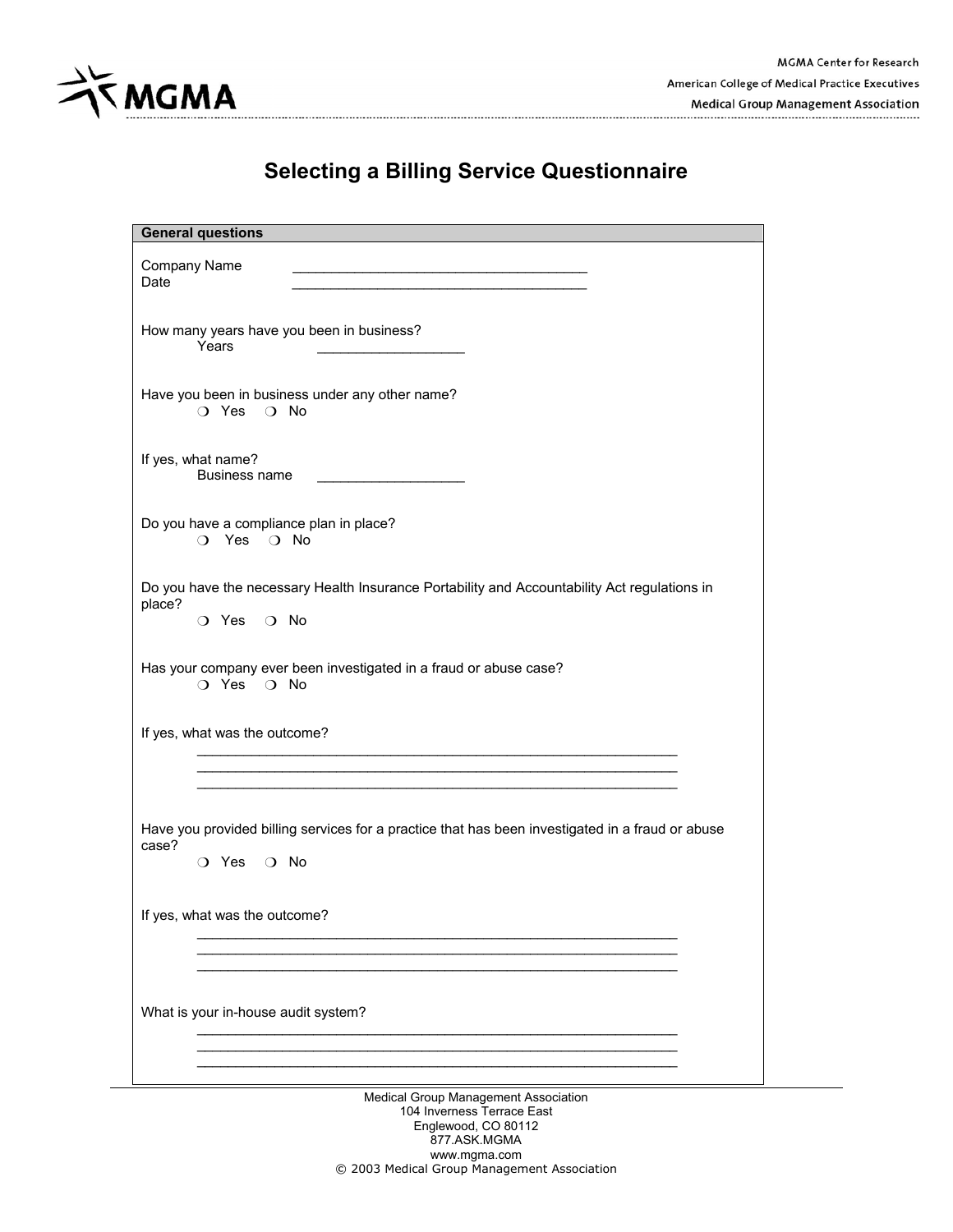

| <b>General questions</b>                                                |
|-------------------------------------------------------------------------|
| Do you have periodic audits done by an outside firm?<br>O Yes O No      |
| Is there a current auditor's report or summary available?<br>O Yes O No |
| How many certified coders are on staff?<br>Certified coders             |
| What type of training do you provide your staff?                        |
| How often is training done?                                             |
| What is your hiring and background-check policy?                        |
| Do you carry errors & omissions insurance?<br>O Yes O No                |
| Do you offer bookkeeping services?<br>O Yes O No                        |
| How many clients do you have with my specialty?<br>Clients              |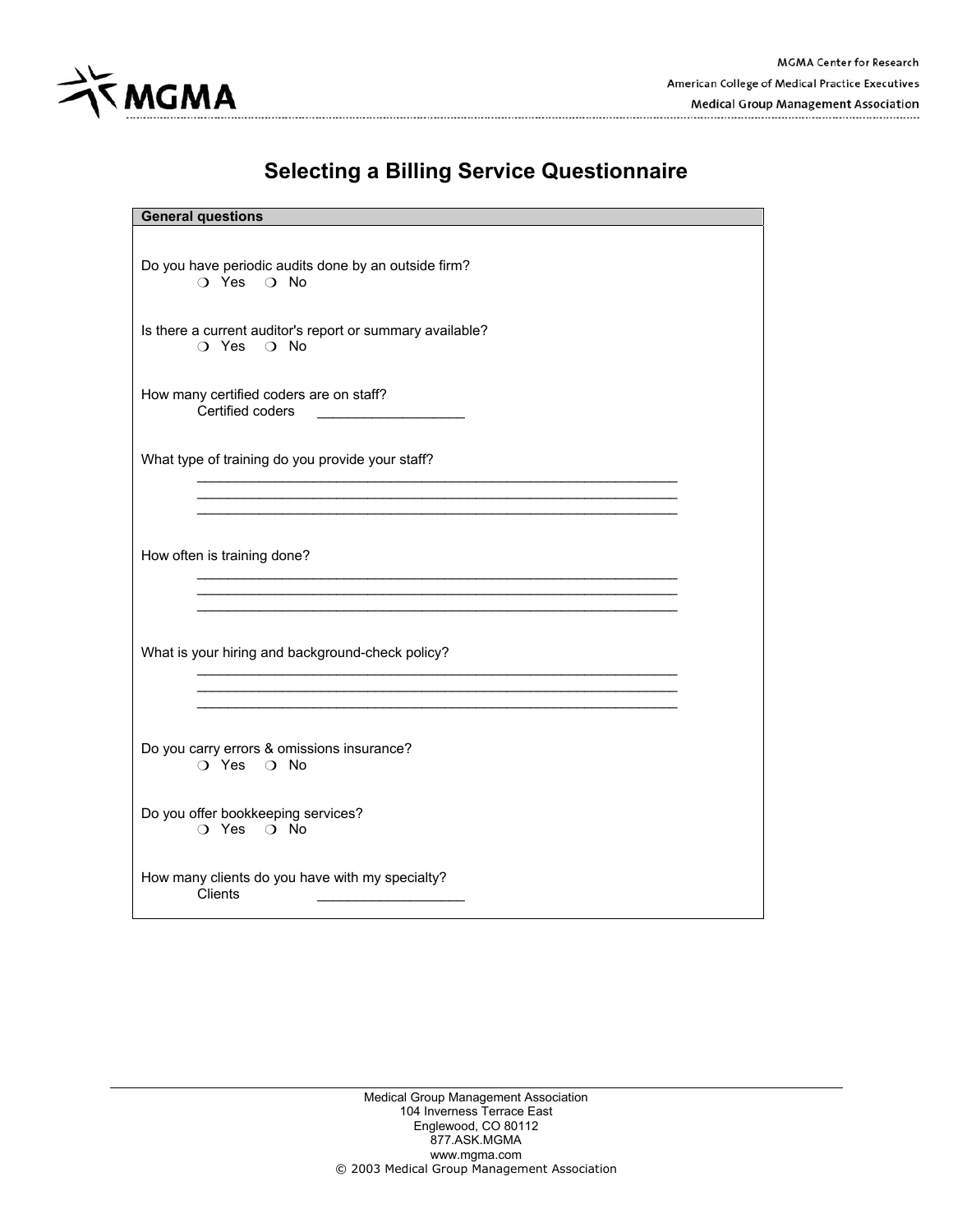

| <b>Billing questions</b>                                                                                                                                           |
|--------------------------------------------------------------------------------------------------------------------------------------------------------------------|
| Company Name<br>Date                                                                                                                                               |
| What insurance companies do you bill electronically?<br>Companies                                                                                                  |
| Are insurance payments posted electronically?<br>O Yes O No                                                                                                        |
| If yes, from what companies?<br>Companies<br><u> 1989 - Johann Harry Harry Harry Harry Harry Harry Harry Harry Harry Harry Harry Harry Harry Harry Harry Harry</u> |
| Are there any exceptions to billing electronically?<br>O Yes O No                                                                                                  |
| How is the information transmitted back and forth between the practice and billing service? Is the<br>information sent on paper, disk or electronically?           |
|                                                                                                                                                                    |
|                                                                                                                                                                    |
| How is the work load distributed? Is one person responsible for an account or do several people<br>work on it?                                                     |
|                                                                                                                                                                    |
| Are there any billing processes that your company does not supply?<br>$\bigcap$ Yes $\bigcap$ No                                                                   |
| If yes, what are they?                                                                                                                                             |
|                                                                                                                                                                    |
| Do you handle all billing-related and ancillary documentation to insurance companies and private-<br>pay patients?<br>O Yes<br>$\Omega$ No                         |
| Medical Group Management Association                                                                                                                               |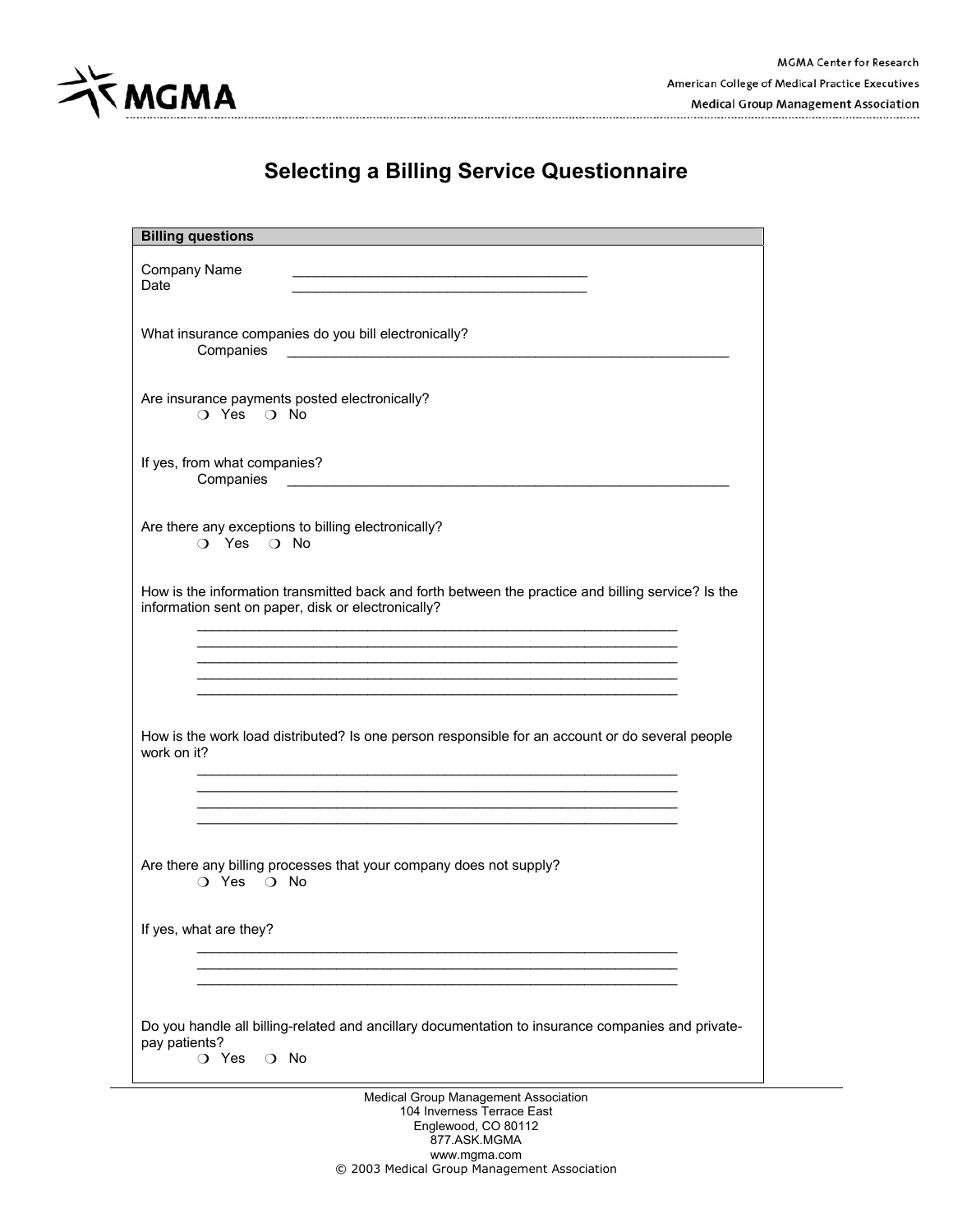

| <b>Billing questions</b>                                                                                                                                                                                                                                                                       |  |
|------------------------------------------------------------------------------------------------------------------------------------------------------------------------------------------------------------------------------------------------------------------------------------------------|--|
|                                                                                                                                                                                                                                                                                                |  |
| If no, what is not handled?                                                                                                                                                                                                                                                                    |  |
|                                                                                                                                                                                                                                                                                                |  |
| What is your procedure for deposits - lock boxes or other?                                                                                                                                                                                                                                     |  |
|                                                                                                                                                                                                                                                                                                |  |
| How often do you submit claims to insurance companies?<br>Timeframe for submission                                                                                                                                                                                                             |  |
| How often do you send statements to patients?<br>Timeframe for submission                                                                                                                                                                                                                      |  |
| Who is responsible for:<br>CPT coding<br><u> 1980 - Johann Stoff, die staatskriuw fan de Amerikaansk kommunister († 1901)</u><br><b>HCPCS coding</b><br><u> 1989 - Johann Stoff, deutscher Stoffen und der Stoffen und der Stoffen und der Stoffen und der Stoffen und der</u><br>ICD-9 coding |  |
| What is the process/policy for handling problems, such as incomplete billing information?                                                                                                                                                                                                      |  |
| How are electronic rejections handled?                                                                                                                                                                                                                                                         |  |
| How are charges batched?                                                                                                                                                                                                                                                                       |  |
|                                                                                                                                                                                                                                                                                                |  |
| Are charges confirmed against a service log?<br>$\bigcirc$ Yes<br>$\bigcirc$ No                                                                                                                                                                                                                |  |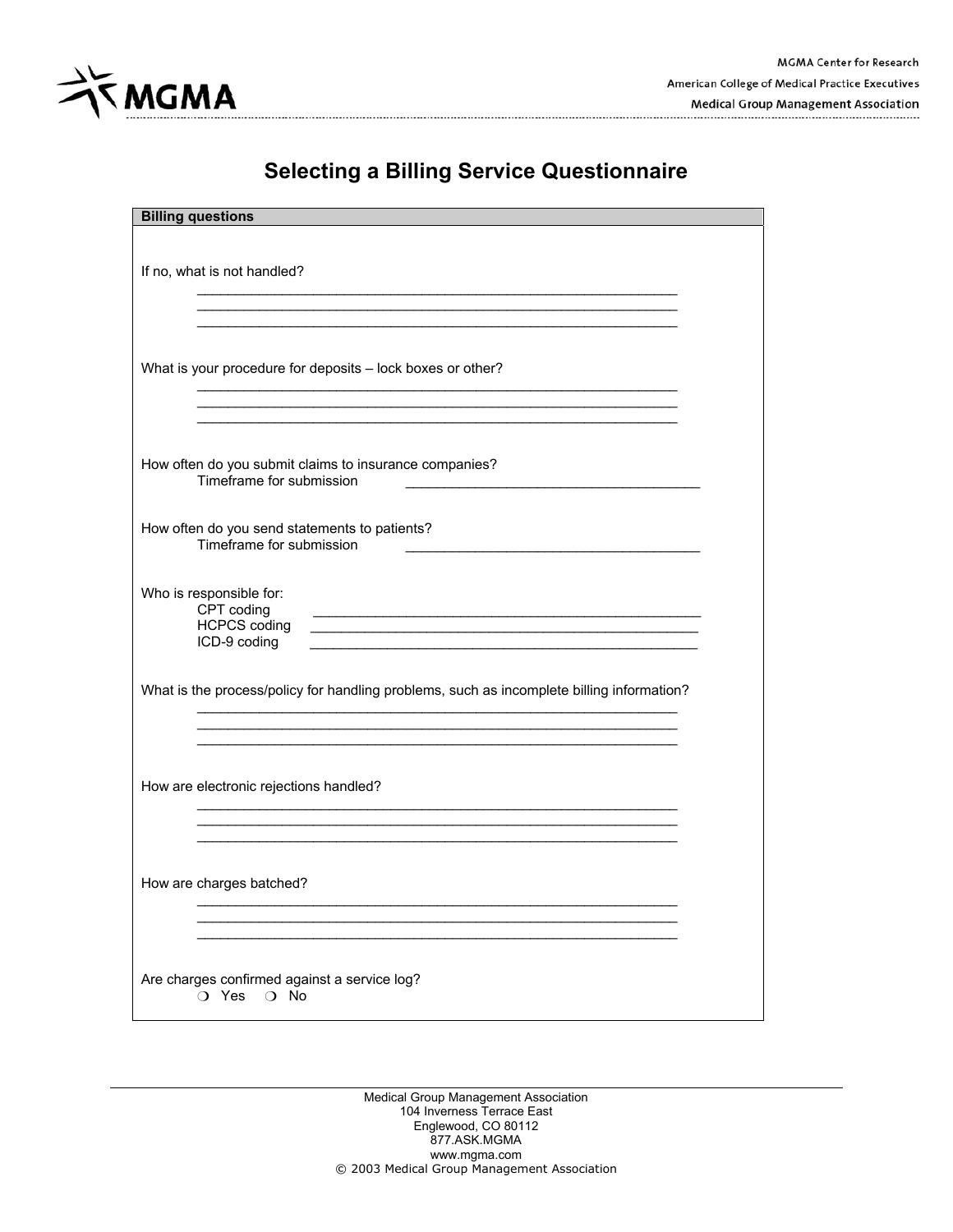

| Payment posting/follow-up questions                                                                                                                                                                                                                                 |
|---------------------------------------------------------------------------------------------------------------------------------------------------------------------------------------------------------------------------------------------------------------------|
| <b>Company Name</b><br>Date<br><u>and the company of the company of the company of the company of the company of the company of the company of the company of the company of the company of the company of the company of the company of the company of the com</u> |
| How are returned claims and statements handled, and who is responsible for them?                                                                                                                                                                                    |
|                                                                                                                                                                                                                                                                     |
| Are payments posted line by line or by the total amount of the claim?<br>Type of posting                                                                                                                                                                            |
| How are zero payments (deductibles) posted?                                                                                                                                                                                                                         |
| How are denied claims posted and tracked?                                                                                                                                                                                                                           |
|                                                                                                                                                                                                                                                                     |
| How are rejections tracked and resolved?                                                                                                                                                                                                                            |
| How often are reports run for credit balances?<br>Timeframe                                                                                                                                                                                                         |
| How do you handle credit balances?                                                                                                                                                                                                                                  |
| Do you prepare a report for abandoned property?<br>O Yes O No                                                                                                                                                                                                       |
| Who reviews the reports and makes the decisions regarding bad debt, write offs, etc.? What<br>standards do you follow?                                                                                                                                              |
|                                                                                                                                                                                                                                                                     |
| Medical Group Management Association<br>104 Inverness Terrace Fast                                                                                                                                                                                                  |

104 Inverness Terrace East Englewood, CO 80112 877.ASK.MGMA www.mgma.com © 2003 Medical Group Management Association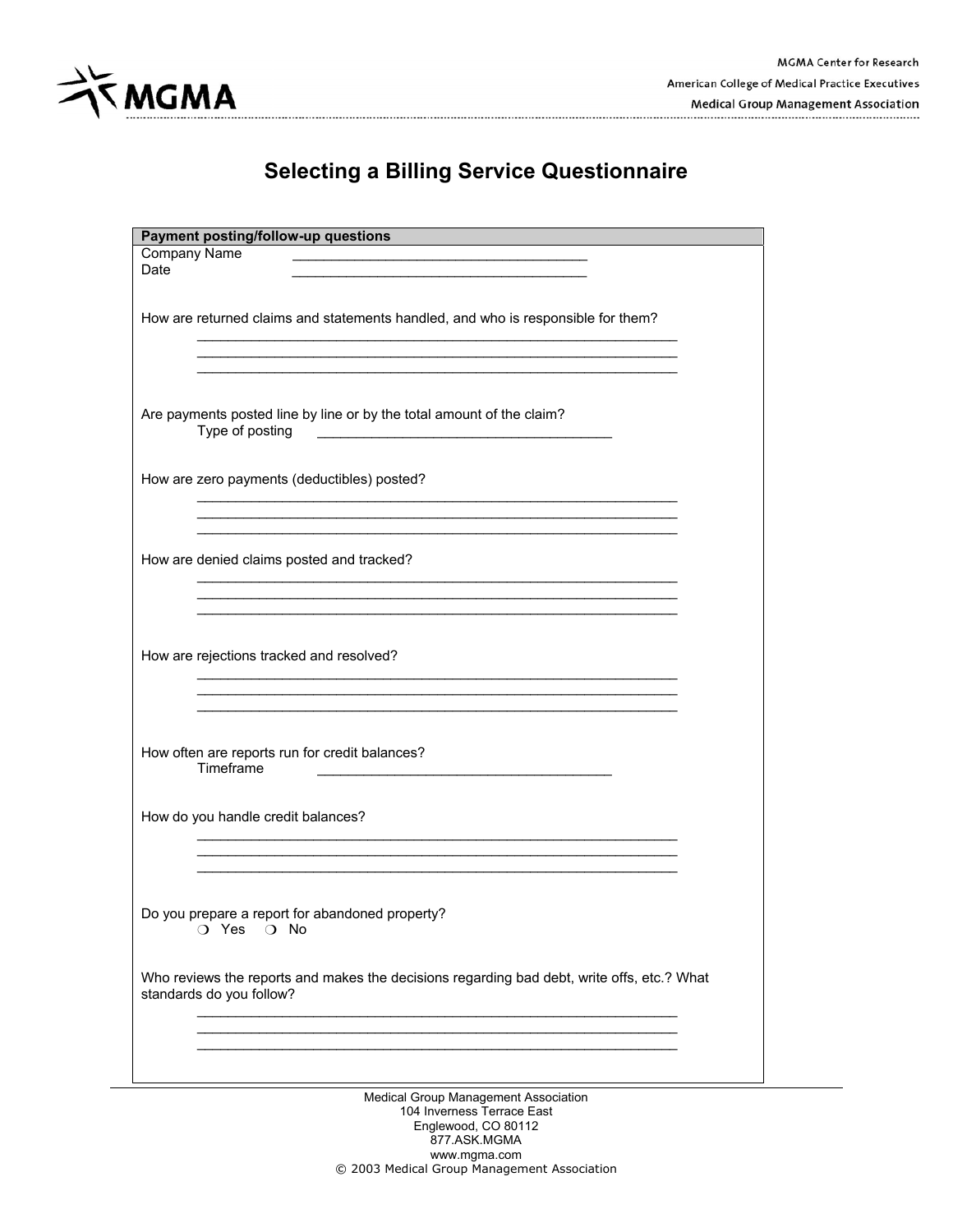

| Payment posting/follow-up questions                                                                                                         |  |
|---------------------------------------------------------------------------------------------------------------------------------------------|--|
|                                                                                                                                             |  |
| Is there a threshold below which a balance is not billed?<br>$\bigcirc$ Yes $\bigcirc$ No                                                   |  |
| Are small balances kept on the books or are they written off?<br>Small balances                                                             |  |
|                                                                                                                                             |  |
|                                                                                                                                             |  |
| Data entry questions                                                                                                                        |  |
| <b>Company Name</b><br><u> 1989 - Johann Barn, amerikan besteman besteman besteman besteman besteman besteman besteman besteman bestema</u> |  |
| Date                                                                                                                                        |  |
|                                                                                                                                             |  |
|                                                                                                                                             |  |
| What is your data entry process?                                                                                                            |  |
|                                                                                                                                             |  |
|                                                                                                                                             |  |
|                                                                                                                                             |  |
|                                                                                                                                             |  |
|                                                                                                                                             |  |
|                                                                                                                                             |  |
| Is there a required format for encounter forms?                                                                                             |  |
| O Yes O No                                                                                                                                  |  |
|                                                                                                                                             |  |
|                                                                                                                                             |  |
| What types of forms and data are the practice required to submit to you?                                                                    |  |
|                                                                                                                                             |  |
|                                                                                                                                             |  |
|                                                                                                                                             |  |
|                                                                                                                                             |  |
| Can you provide a sample of the types of forms the practice needs to complete?<br>$\bigcirc$ Yes $\bigcirc$ No                              |  |
|                                                                                                                                             |  |
| How do you verify and audit data entries?                                                                                                   |  |
|                                                                                                                                             |  |
|                                                                                                                                             |  |
|                                                                                                                                             |  |
|                                                                                                                                             |  |
|                                                                                                                                             |  |
|                                                                                                                                             |  |
| From the time you receive the data, what timeframe do you need to process the claim?                                                        |  |
|                                                                                                                                             |  |
|                                                                                                                                             |  |
|                                                                                                                                             |  |
|                                                                                                                                             |  |
|                                                                                                                                             |  |
|                                                                                                                                             |  |
| Who has ownership of the data if the contract is terminated?                                                                                |  |
| Ownership                                                                                                                                   |  |
|                                                                                                                                             |  |
|                                                                                                                                             |  |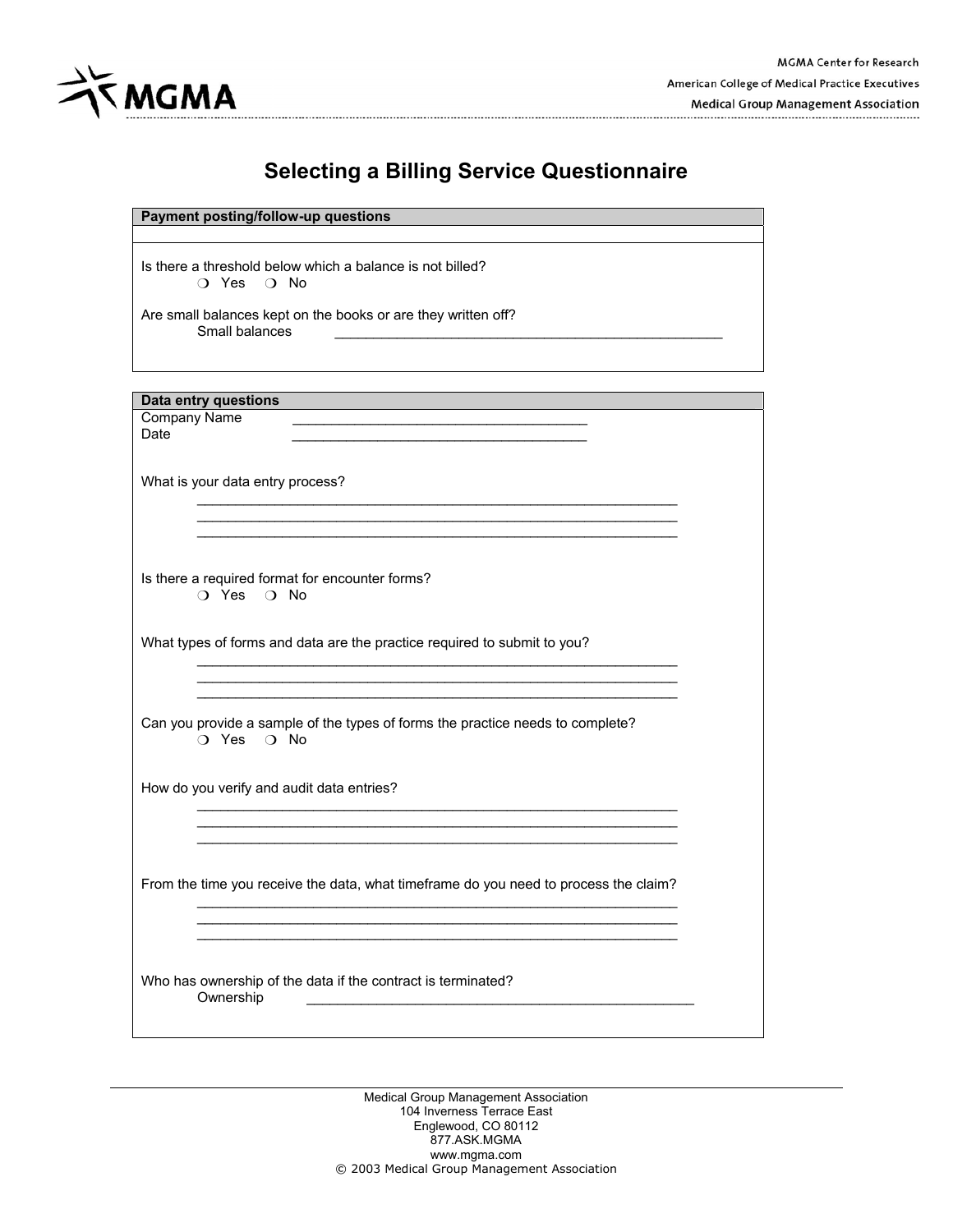

| <b>Reports questions</b>                                                                                                                                                                       |
|------------------------------------------------------------------------------------------------------------------------------------------------------------------------------------------------|
| Company Name<br>Date                                                                                                                                                                           |
| What types of standard reports do you provide?                                                                                                                                                 |
|                                                                                                                                                                                                |
| Can you provide customized reports?<br>$\bigcap$ Yes $\bigcap$ No                                                                                                                              |
| Can an aged report be completed by "billing date" and "date of service"?<br>$\bigcirc$ Yes $\bigcirc$ No                                                                                       |
| Can the practice access the computer terminal to perform queries, update records, schedule<br>appointments, generate demand reports, demand statements and superbills?<br>$\cap$ Yes $\cap$ No |
| Can one report (same page, tabular style) be generated showing a patient's name, insurance<br>provider, charge, payment, adjustment and balance?<br>$\cap$ Yes $\cap$ No                       |
| Can you provide a report showing the names, amounts and reasons for bad debt, write offs and full<br>adjustments?<br>$\bigcirc$ Yes $\bigcirc$ No                                              |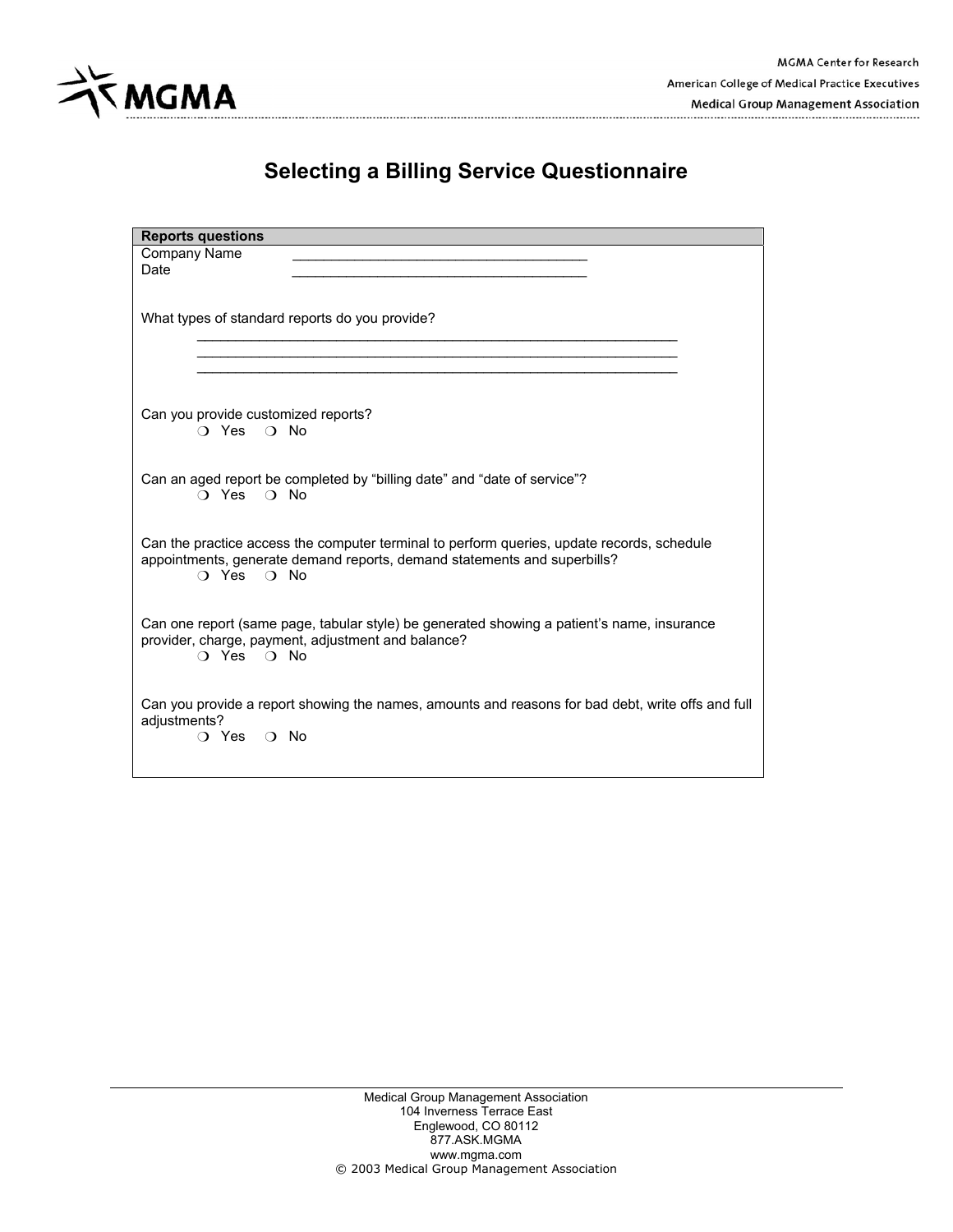

| <b>Costs questions</b>                                                                                    |
|-----------------------------------------------------------------------------------------------------------|
| <b>Company Name</b><br>Date                                                                               |
| How do you determine your fees?                                                                           |
|                                                                                                           |
|                                                                                                           |
| If payment is by percentage, is it determined by the amount billed or by the amount collected?<br>Payment |
| Is there an additional charge for paper claims?<br>O Yes O No                                             |
| Is there an extra cost for adding a new physician to the system?<br>O Yes O No                            |
| Do you handle physician credentialing?<br>O Yes O No                                                      |
| What is the conversion process and the costs involved?                                                    |
|                                                                                                           |
| Approximately how long will the conversion process take?                                                  |
|                                                                                                           |
| Do you provide a conversion schedule?<br>O Yes O No                                                       |
| Do you handle any old A/R from the previous billing company?<br>O Yes O No                                |
| Does the practice generally require additional staff to handle the conversion?<br>O Yes O No              |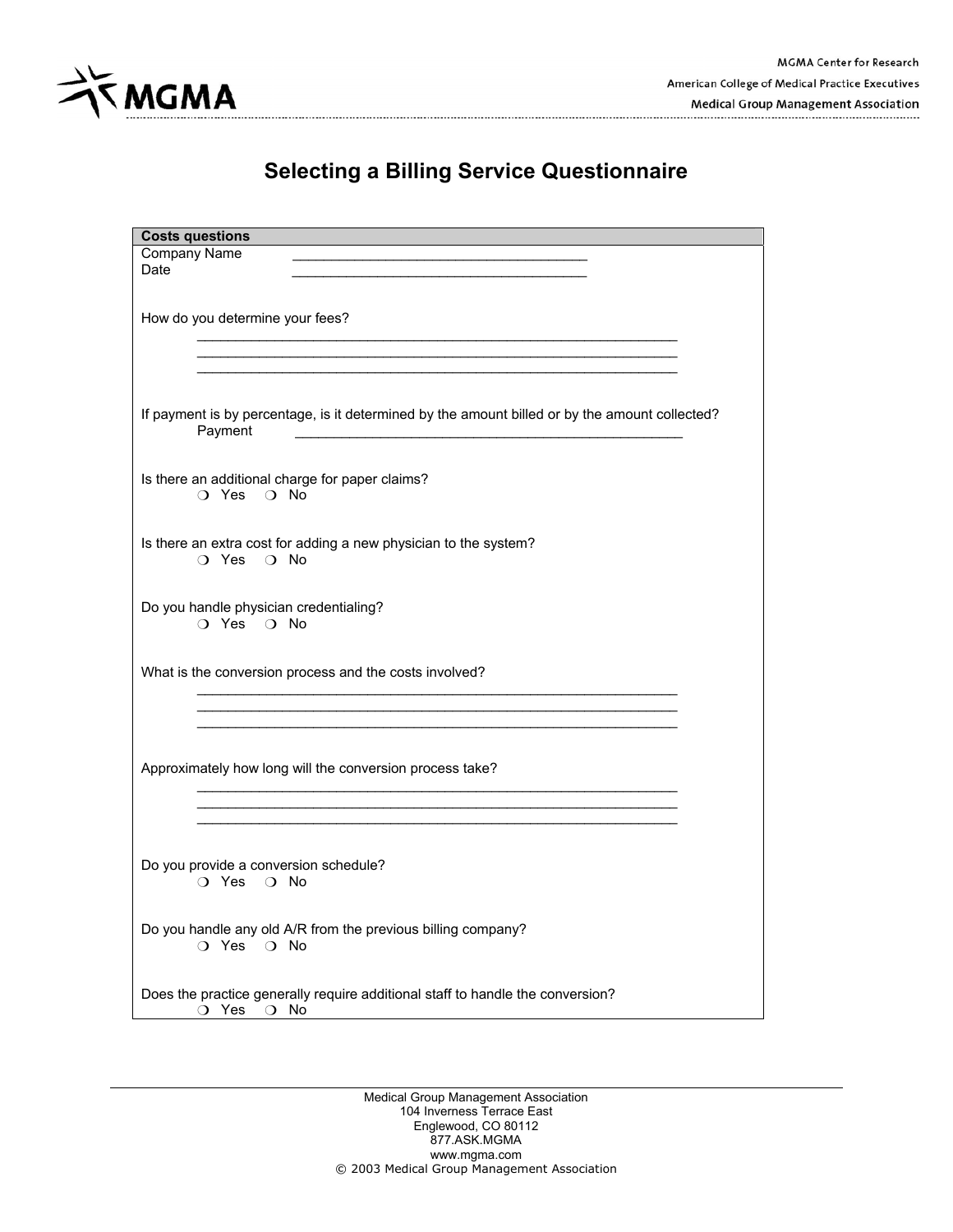

| <b>Computer/software questions</b>                                                                                                                                    |
|-----------------------------------------------------------------------------------------------------------------------------------------------------------------------|
| Company Name                                                                                                                                                          |
| Date                                                                                                                                                                  |
|                                                                                                                                                                       |
| What is the security system and who has access?                                                                                                                       |
|                                                                                                                                                                       |
|                                                                                                                                                                       |
|                                                                                                                                                                       |
|                                                                                                                                                                       |
| Do you have regularly scheduled virus checks?                                                                                                                         |
| $\bigcirc$ Yes $\bigcirc$ No                                                                                                                                          |
|                                                                                                                                                                       |
| When is the system backed up and where are the back-ups stored (on-site or off-site)?                                                                                 |
|                                                                                                                                                                       |
|                                                                                                                                                                       |
|                                                                                                                                                                       |
|                                                                                                                                                                       |
| How are yearly computer system updates handled for:                                                                                                                   |
| CPT codes<br><u> 1989 - Jan James James Barnett, amerikan bestein den soldat in den staatsmal van de staatsmal van de staatsm</u>                                     |
| <b>HCPCS</b> codes                                                                                                                                                    |
| ICD-9 codes                                                                                                                                                           |
|                                                                                                                                                                       |
| Can the software track a patient's demographics?                                                                                                                      |
| $\bigcirc$ Yes $\bigcirc$ No                                                                                                                                          |
|                                                                                                                                                                       |
|                                                                                                                                                                       |
| How would the system handle the following situation? A patient changes insurance companies and<br>there are outstanding balances on Plan A and new charges on Plan B. |
|                                                                                                                                                                       |
|                                                                                                                                                                       |
|                                                                                                                                                                       |
|                                                                                                                                                                       |
| Can the system handle two primary insurances and differentiate which needs to be billed by date                                                                       |
| of service?                                                                                                                                                           |
| ○ Yes ○ No                                                                                                                                                            |
|                                                                                                                                                                       |
| Is the practice required to pay for a software license?                                                                                                               |
| $O$ Yes<br>$\bigcirc$ No                                                                                                                                              |
|                                                                                                                                                                       |
|                                                                                                                                                                       |
| Does the practice have to pay for any software or hardware updates or maintenance?<br>$\bigcirc$ No                                                                   |
| O Yes                                                                                                                                                                 |
|                                                                                                                                                                       |
| Is the practice required to pay for any hardware?                                                                                                                     |
| O Yes<br>$\bigcirc$ No                                                                                                                                                |
| Medical Group Management Association                                                                                                                                  |
| 104 Inverness Terrace East                                                                                                                                            |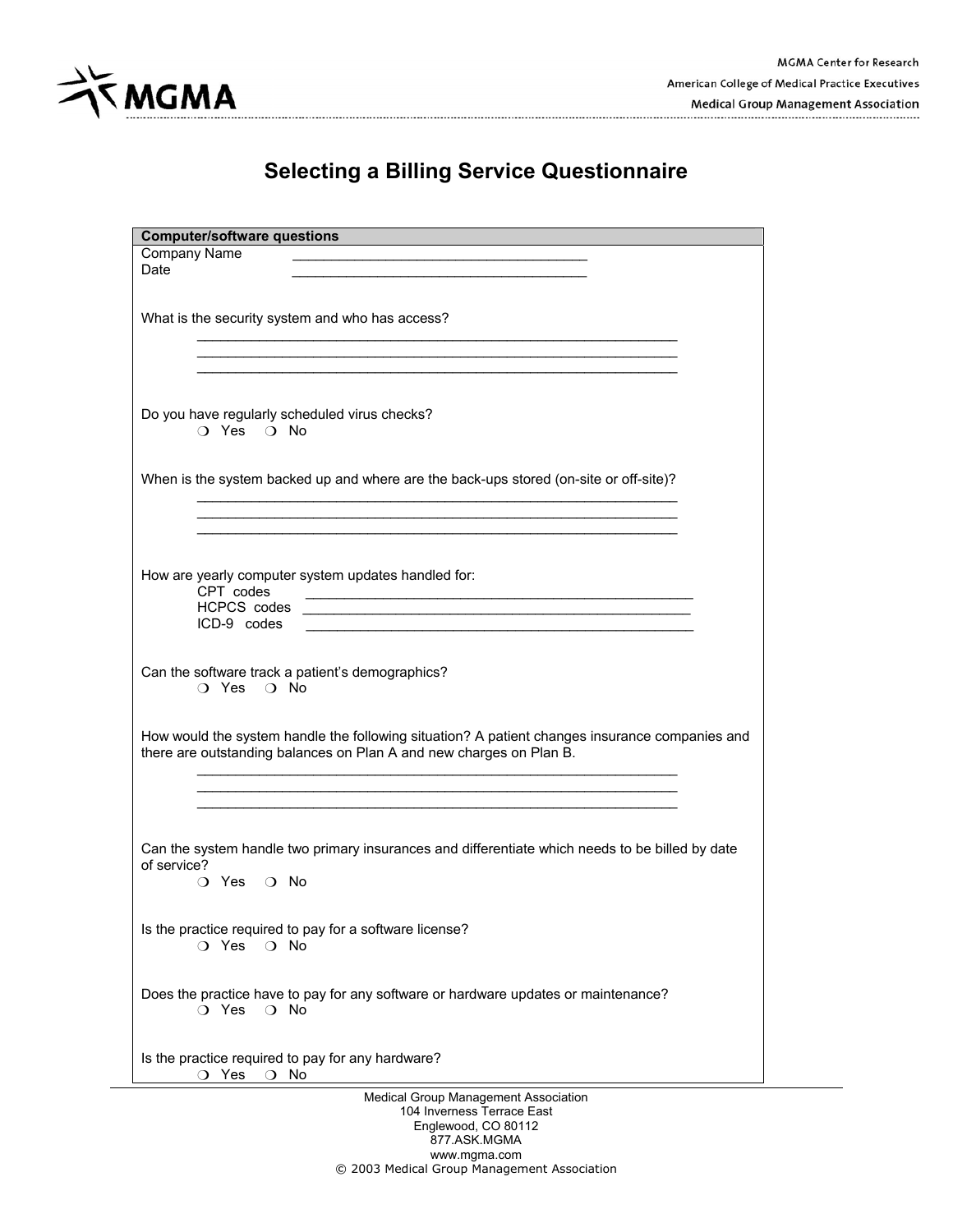

#### **Computer/software questions**

If so, does the practice retain the license and hardware if the agreement ends? O Yes O No

Do you use the latest version of the billing software? O Yes O No

#### **Collections questions**

Company Name Date  $\Box$ 

Do you have a separate department that handles collections? O Yes O No

Can you generate reports showing the patient's name, the service provider, insurance company, charges and reason for insurance rejection?

 $\mathcal{L}_\text{max}$  , and the contribution of the contribution of the contribution of the contribution of the contribution of the contribution of the contribution of the contribution of the contribution of the contribution of t  $\mathcal{L}_\text{max}$  , and the contribution of the contribution of the contribution of the contribution of the contribution of the contribution of the contribution of the contribution of the contribution of the contribution of t  $\mathcal{L}_\text{max}$  , and the contribution of the contribution of the contribution of the contribution of the contribution of the contribution of the contribution of the contribution of the contribution of the contribution of t  $\mathcal{L}_\text{max}$  , and the contribution of the contribution of the contribution of the contribution of the contribution of the contribution of the contribution of the contribution of the contribution of the contribution of t  $\mathcal{L}_\text{max}$  , and the contribution of the contribution of the contribution of the contribution of the contribution of the contribution of the contribution of the contribution of the contribution of the contribution of t

O Yes O No

Describe the collection procedure for private-pay patients.

Do you call patients with past-due balances? O Yes O No

If the practice does not provide the service with information in a timely manner, is the account written off as a bad debt or as an insurance adjustment?

 $\mathcal{L}_\text{max}$  , and the contribution of the contribution of the contribution of the contribution of the contribution of the contribution of the contribution of the contribution of the contribution of the contribution of t  $\mathcal{L}_\text{max}$  , and the contribution of the contribution of the contribution of the contribution of the contribution of the contribution of the contribution of the contribution of the contribution of the contribution of t  $\mathcal{L}_\text{max}$  , and the contribution of the contribution of the contribution of the contribution of the contribution of the contribution of the contribution of the contribution of the contribution of the contribution of t

 $\mathcal{L}_\text{max}$  , and the contribution of the contribution of the contribution of the contribution of the contribution of the contribution of the contribution of the contribution of the contribution of the contribution of t  $\mathcal{L}_\text{max}$  , and the contribution of the contribution of the contribution of the contribution of the contribution of the contribution of the contribution of the contribution of the contribution of the contribution of t  $\mathcal{L}_\text{max}$  , and the contribution of the contribution of the contribution of the contribution of the contribution of the contribution of the contribution of the contribution of the contribution of the contribution of t

How do you document services provided but not billable due to timeliness?

Is there a charge to document services not billable to the insurance company or patient? O Yes O No

Can you provide a sample of collection letters used?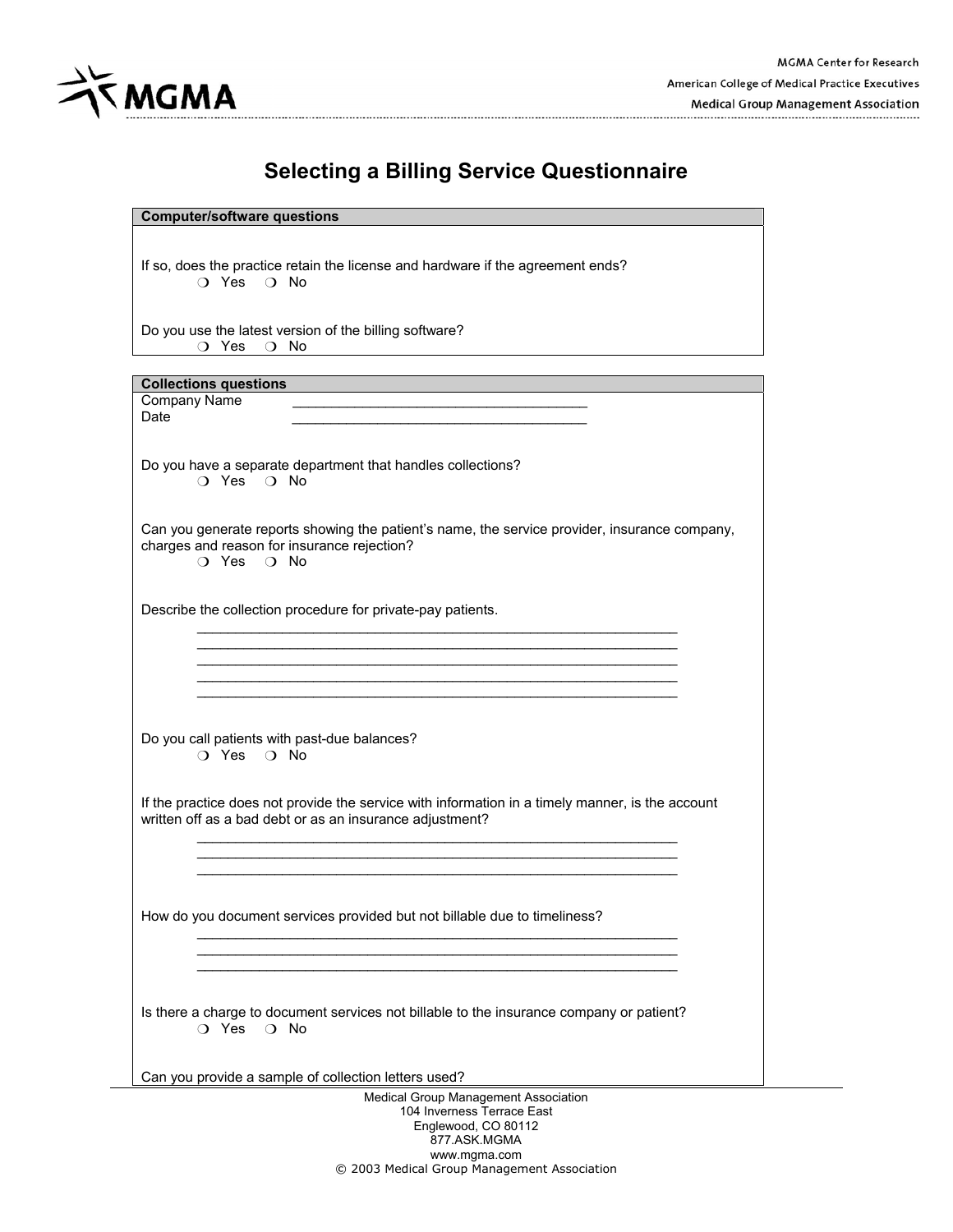

**Collections questions** 

What process do you follow to turn an account over to collections?

If you turn an account over to a collection agency, are the "regular rate" fees subtracted from the amount due to you when payment is collected?  $\mathcal{L}_\text{max}$  , and the contribution of the contribution of the contribution of the contribution of the contribution of the contribution of the contribution of the contribution of the contribution of the contribution of t

 $\mathcal{L}_\text{max}$  , and the contribution of the contribution of the contribution of the contribution of the contribution of the contribution of the contribution of the contribution of the contribution of the contribution of t  $\mathcal{L}_\text{max}$  , and the contribution of the contribution of the contribution of the contribution of the contribution of the contribution of the contribution of the contribution of the contribution of the contribution of t  $\mathcal{L}_\text{max}$  , and the contribution of the contribution of the contribution of the contribution of the contribution of the contribution of the contribution of the contribution of the contribution of the contribution of t

 $\mathcal{L}_\text{max}$  , and the set of the set of the set of the set of the set of the set of the set of the set of the set of the set of the set of the set of the set of the set of the set of the set of the set of the set of the  $\mathcal{L}_\text{max}$  , and the contribution of the contribution of the contribution of the contribution of the contribution of the contribution of the contribution of the contribution of the contribution of the contribution of t

| <b>References questions</b><br>Company Name<br>Date<br>Has the billing service carried out its commitment?<br>$\bigcirc$ Yes $\bigcirc$ No<br>Was the conversion process handled smoothly?<br>O Yes O No<br>Have you encountered any hidden costs or surprises?<br>$\bigcirc$ Yes $\bigcirc$ No<br>Does the customer service department meet your needs most of the time?<br>O Yes O No<br>How helpful is the company to your individual needs?<br>What, if any, problems have you experienced?<br>Does the company stay up-to-date on industry changes?<br>$\bigcirc$ Yes $\bigcirc$ No |
|------------------------------------------------------------------------------------------------------------------------------------------------------------------------------------------------------------------------------------------------------------------------------------------------------------------------------------------------------------------------------------------------------------------------------------------------------------------------------------------------------------------------------------------------------------------------------------------|
|                                                                                                                                                                                                                                                                                                                                                                                                                                                                                                                                                                                          |
|                                                                                                                                                                                                                                                                                                                                                                                                                                                                                                                                                                                          |
|                                                                                                                                                                                                                                                                                                                                                                                                                                                                                                                                                                                          |
|                                                                                                                                                                                                                                                                                                                                                                                                                                                                                                                                                                                          |
|                                                                                                                                                                                                                                                                                                                                                                                                                                                                                                                                                                                          |
|                                                                                                                                                                                                                                                                                                                                                                                                                                                                                                                                                                                          |
|                                                                                                                                                                                                                                                                                                                                                                                                                                                                                                                                                                                          |
|                                                                                                                                                                                                                                                                                                                                                                                                                                                                                                                                                                                          |
|                                                                                                                                                                                                                                                                                                                                                                                                                                                                                                                                                                                          |
|                                                                                                                                                                                                                                                                                                                                                                                                                                                                                                                                                                                          |
|                                                                                                                                                                                                                                                                                                                                                                                                                                                                                                                                                                                          |
|                                                                                                                                                                                                                                                                                                                                                                                                                                                                                                                                                                                          |
|                                                                                                                                                                                                                                                                                                                                                                                                                                                                                                                                                                                          |
|                                                                                                                                                                                                                                                                                                                                                                                                                                                                                                                                                                                          |
|                                                                                                                                                                                                                                                                                                                                                                                                                                                                                                                                                                                          |
|                                                                                                                                                                                                                                                                                                                                                                                                                                                                                                                                                                                          |
|                                                                                                                                                                                                                                                                                                                                                                                                                                                                                                                                                                                          |
|                                                                                                                                                                                                                                                                                                                                                                                                                                                                                                                                                                                          |
|                                                                                                                                                                                                                                                                                                                                                                                                                                                                                                                                                                                          |
|                                                                                                                                                                                                                                                                                                                                                                                                                                                                                                                                                                                          |
|                                                                                                                                                                                                                                                                                                                                                                                                                                                                                                                                                                                          |
|                                                                                                                                                                                                                                                                                                                                                                                                                                                                                                                                                                                          |
|                                                                                                                                                                                                                                                                                                                                                                                                                                                                                                                                                                                          |
|                                                                                                                                                                                                                                                                                                                                                                                                                                                                                                                                                                                          |
|                                                                                                                                                                                                                                                                                                                                                                                                                                                                                                                                                                                          |
|                                                                                                                                                                                                                                                                                                                                                                                                                                                                                                                                                                                          |
|                                                                                                                                                                                                                                                                                                                                                                                                                                                                                                                                                                                          |
|                                                                                                                                                                                                                                                                                                                                                                                                                                                                                                                                                                                          |
|                                                                                                                                                                                                                                                                                                                                                                                                                                                                                                                                                                                          |
|                                                                                                                                                                                                                                                                                                                                                                                                                                                                                                                                                                                          |
| Would you recommend the service?                                                                                                                                                                                                                                                                                                                                                                                                                                                                                                                                                         |
| O Yes<br>$\bigcirc$ No                                                                                                                                                                                                                                                                                                                                                                                                                                                                                                                                                                   |
| Medical Group Management Association<br>104 Inverness Terrace East                                                                                                                                                                                                                                                                                                                                                                                                                                                                                                                       |
| Englewood, CO 80112                                                                                                                                                                                                                                                                                                                                                                                                                                                                                                                                                                      |

877.ASK.MGMA www.mgma.com © 2003 Medical Group Management Association